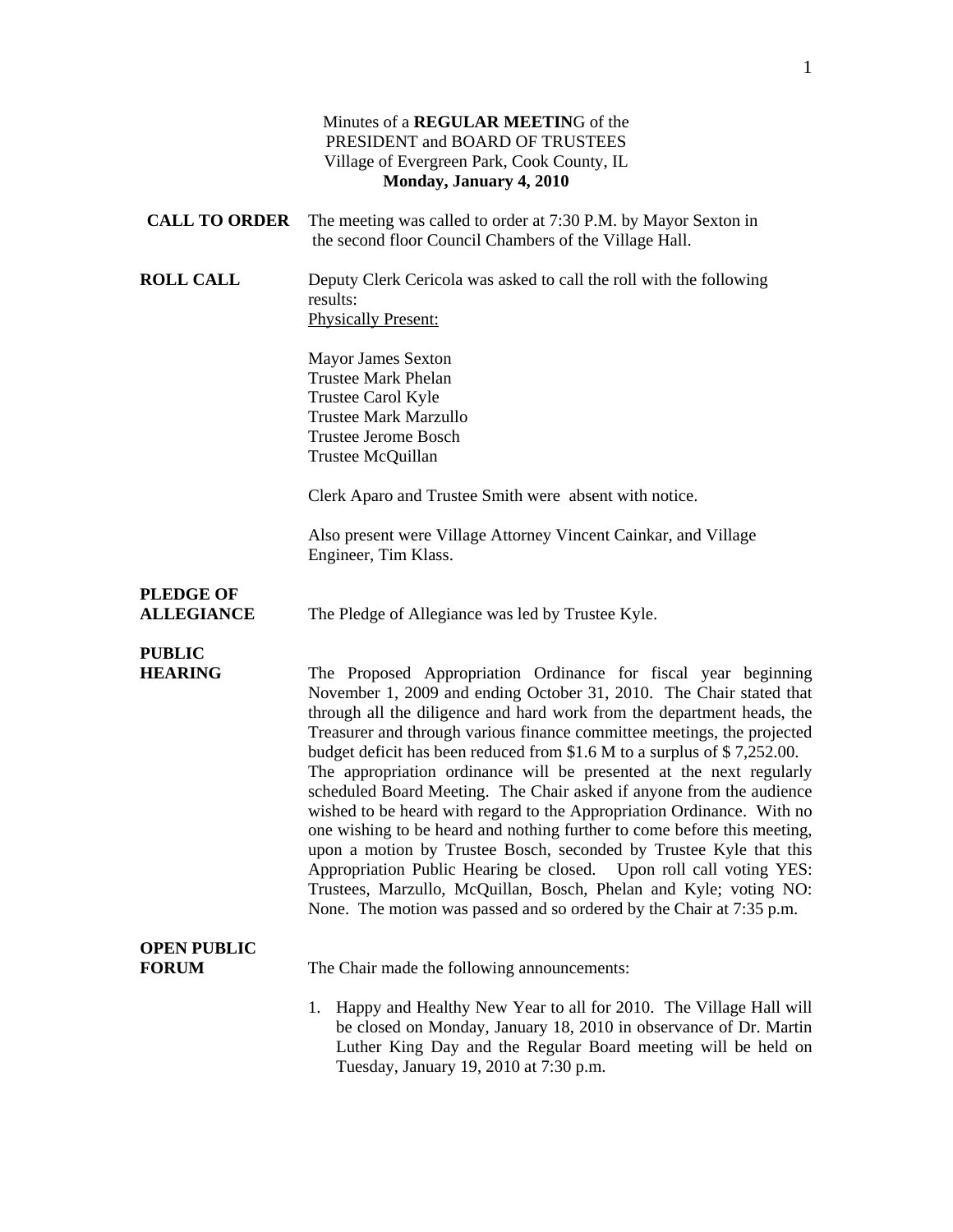- 2. Commendations were made to the Evergreen Park Police Department for capturing suspects in the armed robbery of a Barraco's Pizza delivery driver on December 16, 2009. Numerous officers from the Evergreen Park Police Department were involved. Oak Lawn and Bridgeview assisted with canine units and officers, Hometown and the Chicago Police Department also assisted.
- 3. The Chair reported that the total salt usage for December 2009 was 624 tons and in 2008 it was 907 tons. Although the Village is paying less this year for salt; \$70.00 per ton, compared to \$95.00 per ton, the net savings is approximately \$43,000.00. Thanks to all in the Street and Water Department for their assistance in cost savings.

### **REGULAR**

**AGENDA** Motion by Trustee Bosch second by Trustee McQuillan to waive the reading of the minutes of the December 21, 2009 Regular Meeting of the President and Board of Trustees and approved as presented was passed by unanimous voice vote and so ordered by the Chair.

#### **FINANCE COMMITTEE MEETING MINUTES**

Motion by Trustee Phelan, second by Trustee Kyle to approve the minutes of the December 28, 2009 Finance Committee Meeting. Trustee Bosch congratulated Trustee Marzullo for the fine job. Trustee Marzullo credited the Mayor, Clerk, Village Treasurer and the Police Chief. Upon roll call voting YES: Trustees McQuillan, Bosch, Phelan, Kyle and Marzullo; voting NO: None. The motion was passed and so ordered by the Chair.

#### **RESOLUTION**

**NO. 5-2010** Motion by Trustee Phelan second by Trustee McQuillan, to approve **Resolution NO. 5-2010** with expenditures of the General Corporate Fund of \$ 198,409.97 and the Sewer and Water Fund in the amount of \$2,116.38 and the Self Insurance Fund in the amount of \$190,873.29, the Street Bond Fund \$500.00 for a total of \$391,899.64. Upon roll call, voting YES: Trustees Bosch, Phelan, Kyle, Marzullo and McQuillan; voting NO: NONE. The motion was passed and so ordered by the Chair.

## **WATER COLLECTORS**

**REPORT** Motion by Trustee Marzullo second by Trustee Bosch to approve the Water Collector's report for December 2009 for information and file in the amount of \$ 475,449.77. The motion was passed by unanimous voice vote and so ordered by the Chair.

#### **VILLAGE COLLECTORS REPORT**

Motion by Trustee Marzullo second by Trustee McQuillan to approve the Village Collector's report for December 2009 for information and file in the amount of \$ 2,722,255.52. The motion was passed by unanimous voice vote and so ordered by the Chair.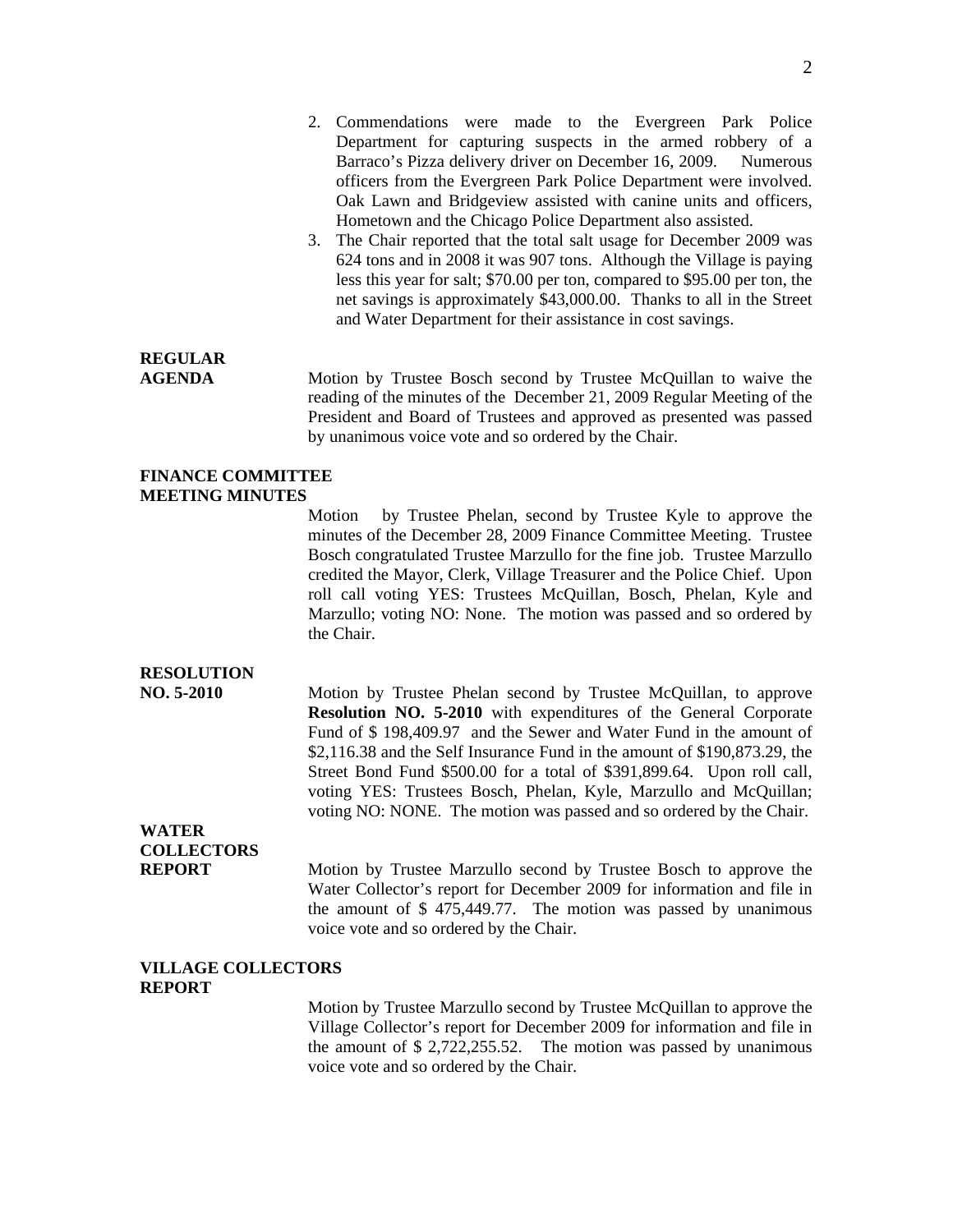# **BUSINESS**

**CERTIFICATES** Motion by Trustee Bosch, second by Trustee Phelan, to accept the application for Business Regulation Certificate for **Pete's Fresh Market**, located at 3720 W.  $95<sup>th</sup>$  Street, to conduct a retail grocery store. Upon roll call voting YES: Trustees Phelan, Kyle, Marzullo, McQuillan and Bosch; voting NO: NONE. The motion was passed and so ordered by the Chair.

> Trustee Marzullo asked if there were any issues with the current lighting the parking lot for Pete's Fresh Market, as the lights seem quite bright. The Chair stated that the matter will be looked into shortly.

# **REQUEST FROM**

**POLICE CHIEF** A request from Police Chief Saunders to declare 2 vacancies in the Evergreen Park Police Department due to 2 recent retirements was reviewed. The vacancies are for 1 Sergeant and 1 Lieutenant. The request will be sent to the Police and Fire Commission for action. The request is to promote one Sergeant to Lieutenant and one patrol officer to Sergeant.

> Motion by Trustee Kyle, second by Trustee McQuillan to approve Police Chief Saunders' request to declare two vacancies in the police department due to 2 recent retirements; further to promote one Sergeant to Lieutenant and one patrol officer to the Sergeant position. Upon roll call voting YES: Trustees Kyle, Marzullo, McQuillan, Bosch and Phelan; voting NO: NONE. The motion was passed and so ordered by the Chair.

### **SOUTH SUBURBAN PADS**

**PROCLAMATION** Motion by Trustee Phelan second by Trustee Marzullo to adopt the proclamation, **"Proclaiming January 2010 as South Suburban PADS Awareness Month.** Upon roll call voting YES: Trustees Marzullo, McQuillan, Bosch, Phelan and Kyle; voting NO: NONE. The motion was passed and so ordered by the Chair.

# **ENGINEER'S**

**REPORT** Village Engineer, Tim Klass, stated that Cook County has been contacted with regard to pending Energy Grant requests; however, the County still does not have and definite answers but offered reassurances that the energy grants are forthcoming. The County's delay is due to questions between the County and the Feds as to how to get the funds appropriated and get the notice to proceed and move forward. Tim further stated that no energy grants have been awarded with the exception for the City of Chicago. The plans and specs have been worked on and submitted as part of the grant process by the Building Commissioner, Ed Clohessy and the architect. The Village Engineer further reported that the road work project for  $91<sup>st</sup>$  and Central Park will go to the bid letting process in January 15, 2010 in Springfield. The Francisco and 96<sup>th</sup> Street portion will be discussed in late January or early February requesting authorization to advertise this bid. Projected bid opening date is